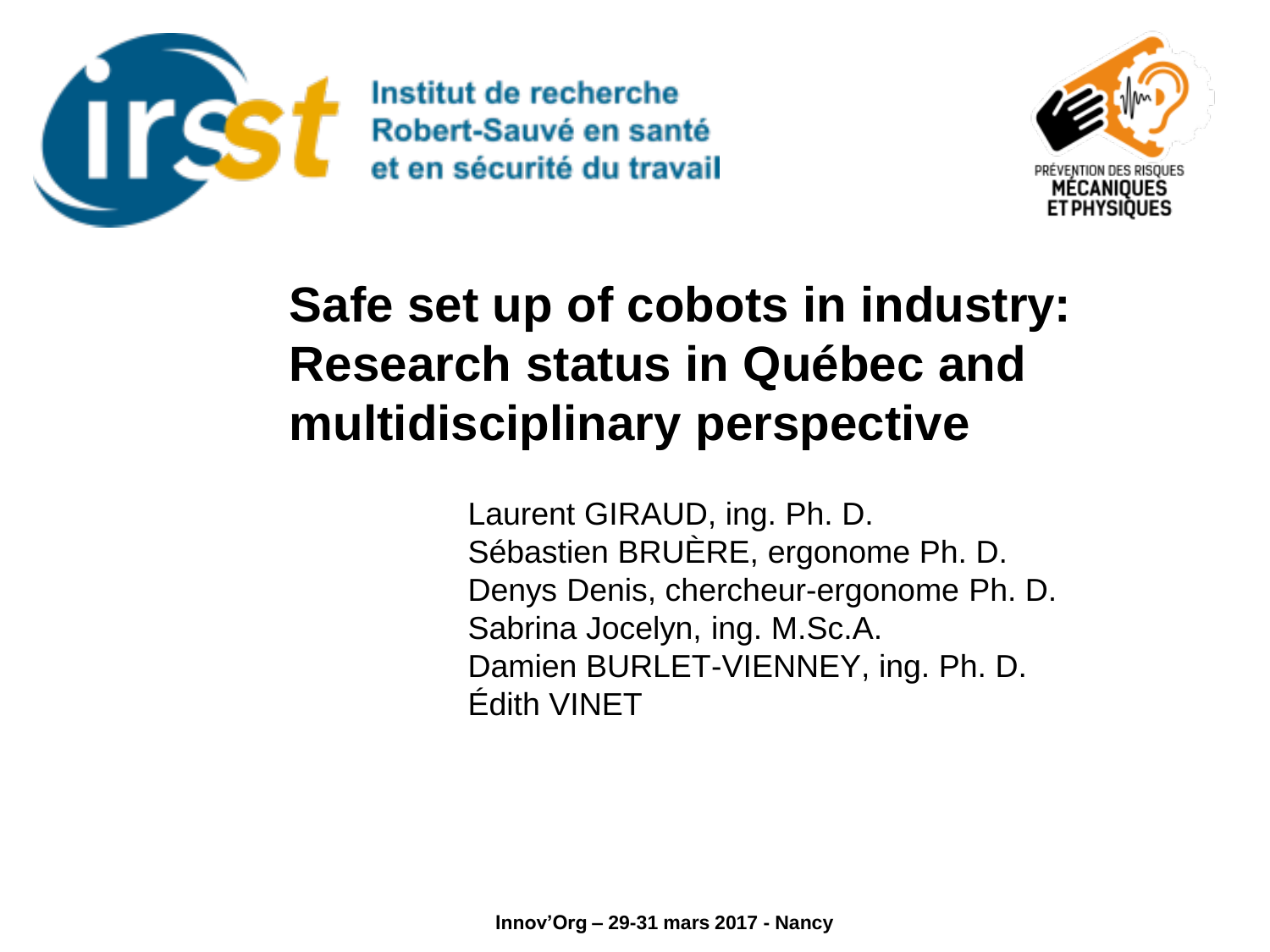## **Outline**

#### **Context**

- IRSST
- PRMP team

### **The evolution of robots**

• Safety of cobots

## **IRSST Research results**

- Why use cobots?
- Risks induced by cobots
- Findings from users and research

### **Development of thematic programming**

- Purpose and framework of thematic programming
- Research themes and project ideas
- Resources and collaborations
- Impacts for the work environment and for the IRSST

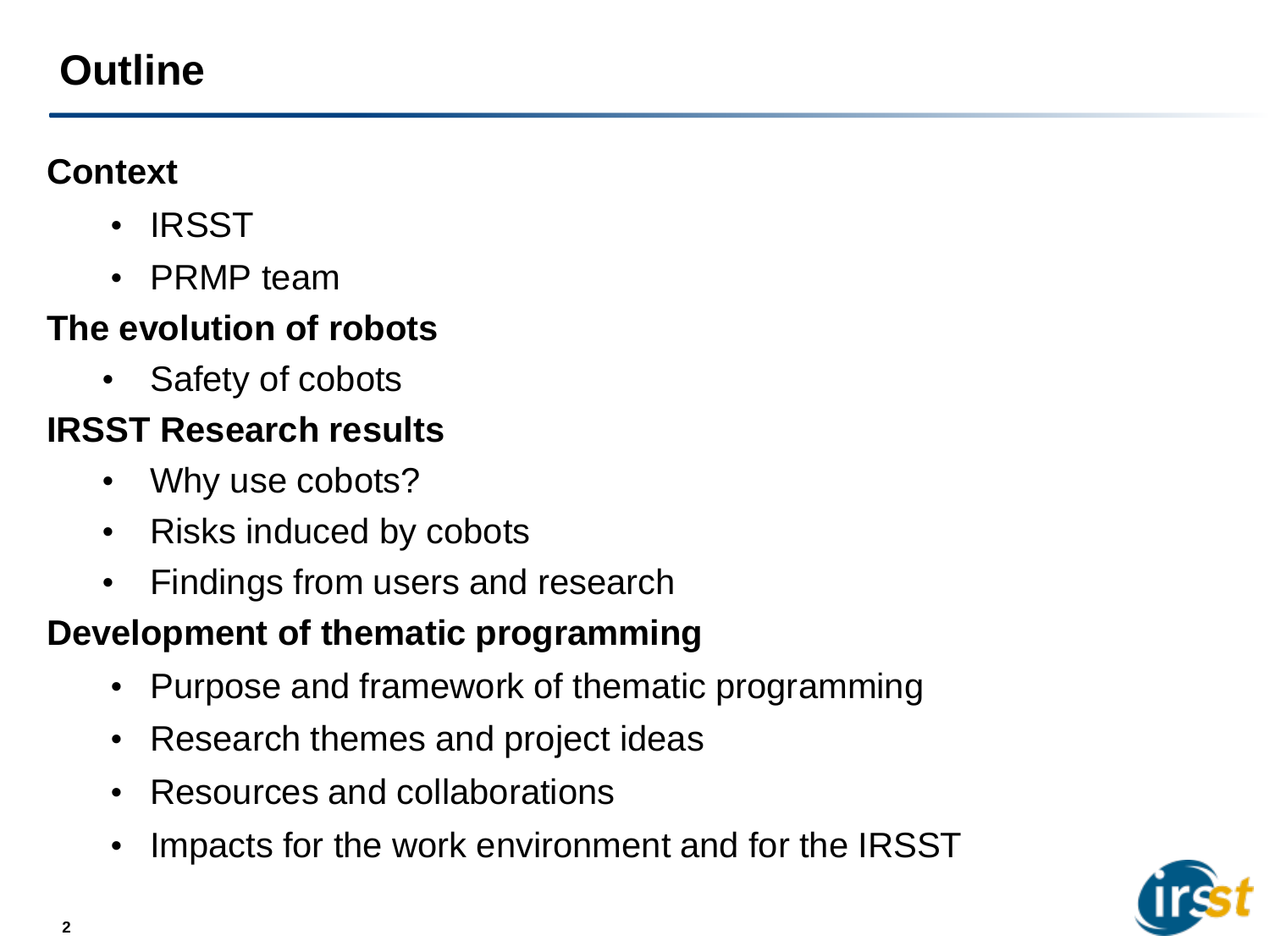## **The IRSST**

### **Founded in 1980**

• Private non-profit organization that carries out and finances research

### **Bipartite Board of Directors**

- 7 employers' representatives
- 7 workers' representatives

### **Tripartite Scientific Advisory Board**

- 4 employers' representatives
- 4 workers' representatives
- 6 members from the scientific and technical communities
- Express opinions on the relevance, priority and scientific merits of projects

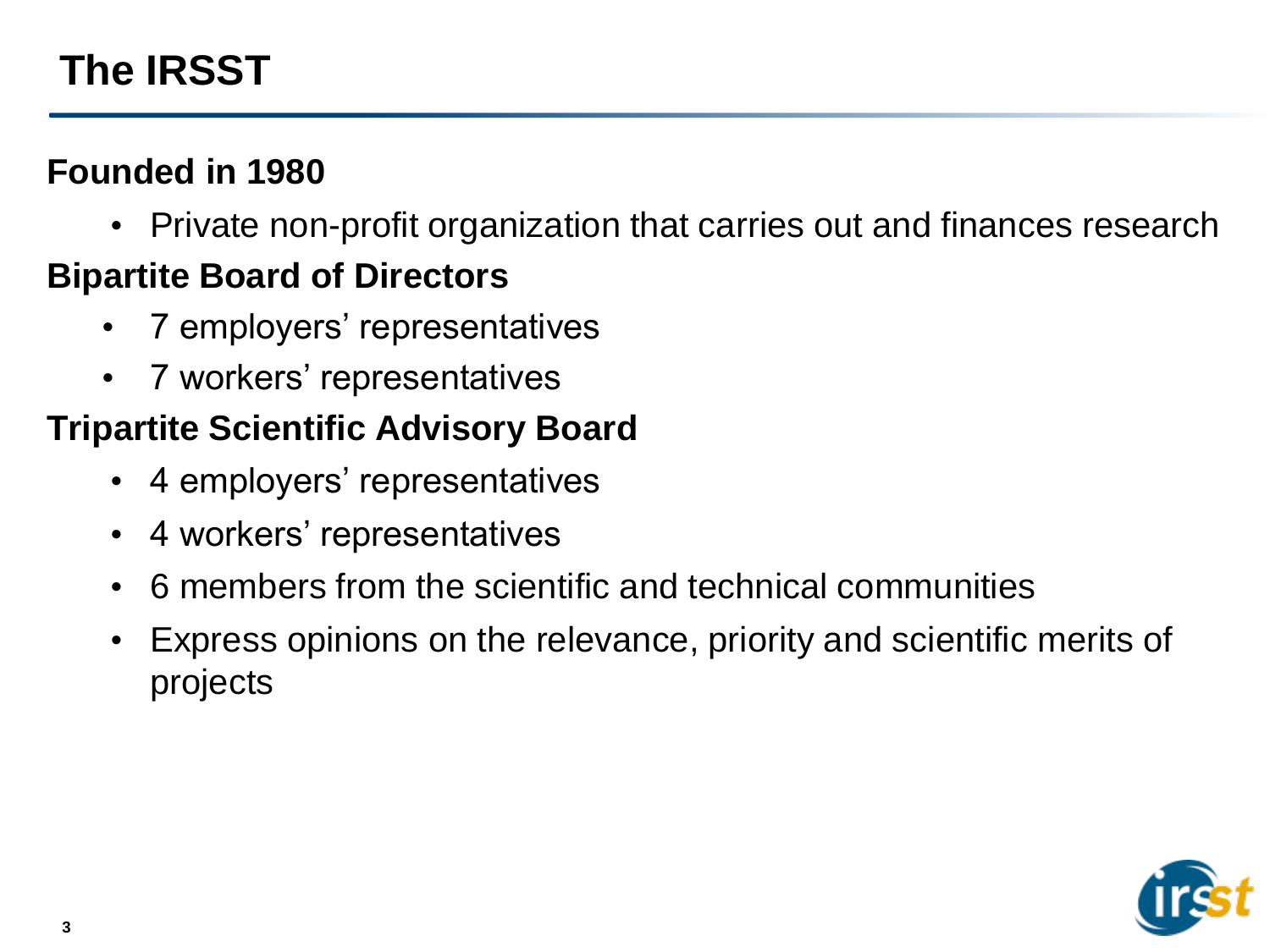## **PRMP Research Areas**

Assessment of mechanical and physical hazards caused by machines or the working environment

• Aims to identify, estimate and evaluate both the risks induced by the machines and those related to the environment of the worker

Reduction of mechanical and physical risks

• Focuses on elements that reduce risk

Consideration of the human factor in the assessment and control of mechanical and physical hazards

• Focuses on the effect of humans in the risk assessment and control process

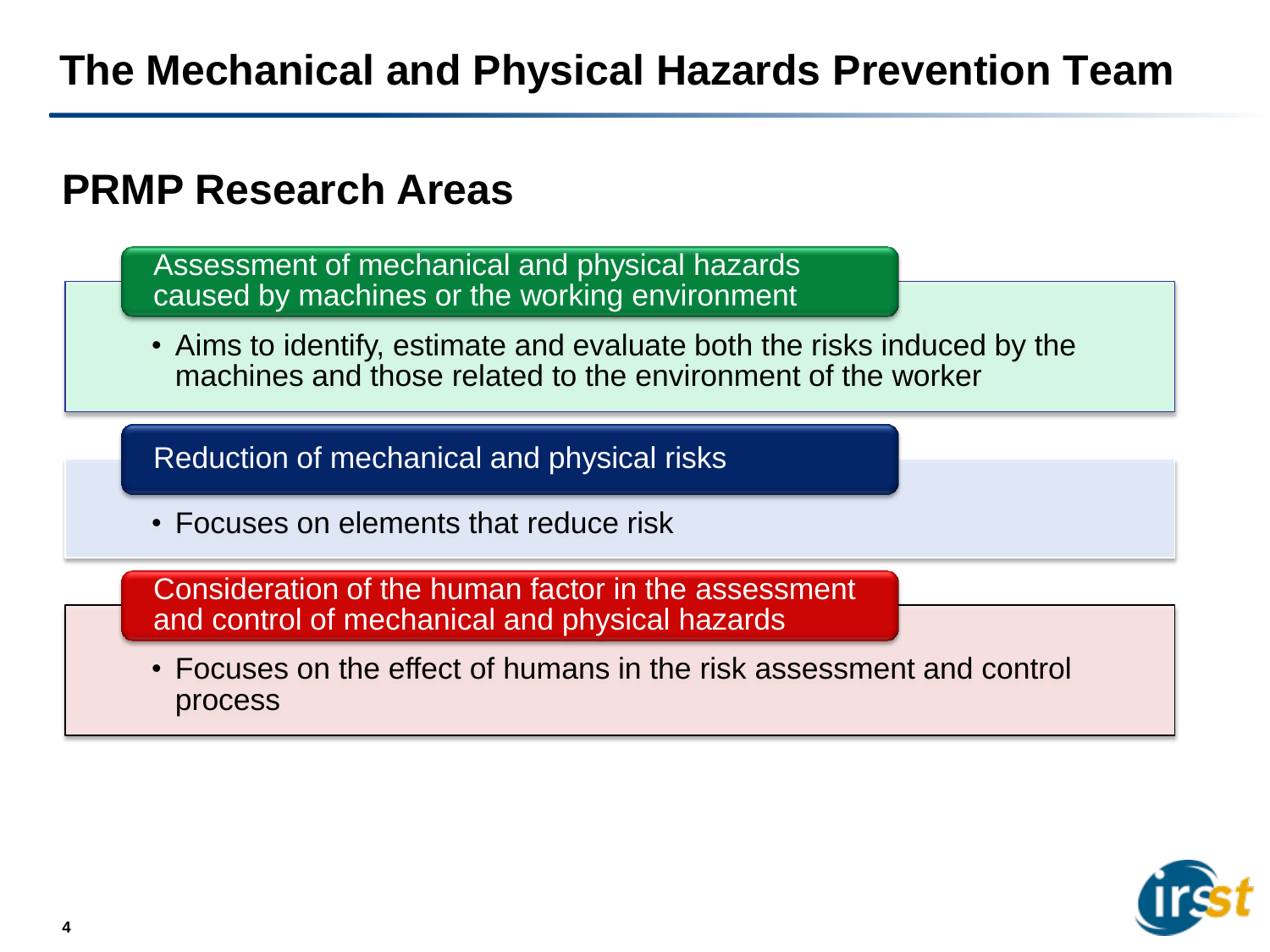## **Evolution of robotics**



Source: Fryman, J. et al. (2012). Safety of Industrial Robots: From conventional to collaborative applications In : Proceedings of SIAS 2012, Montreal, Quebec, Canada (p. 198–203)

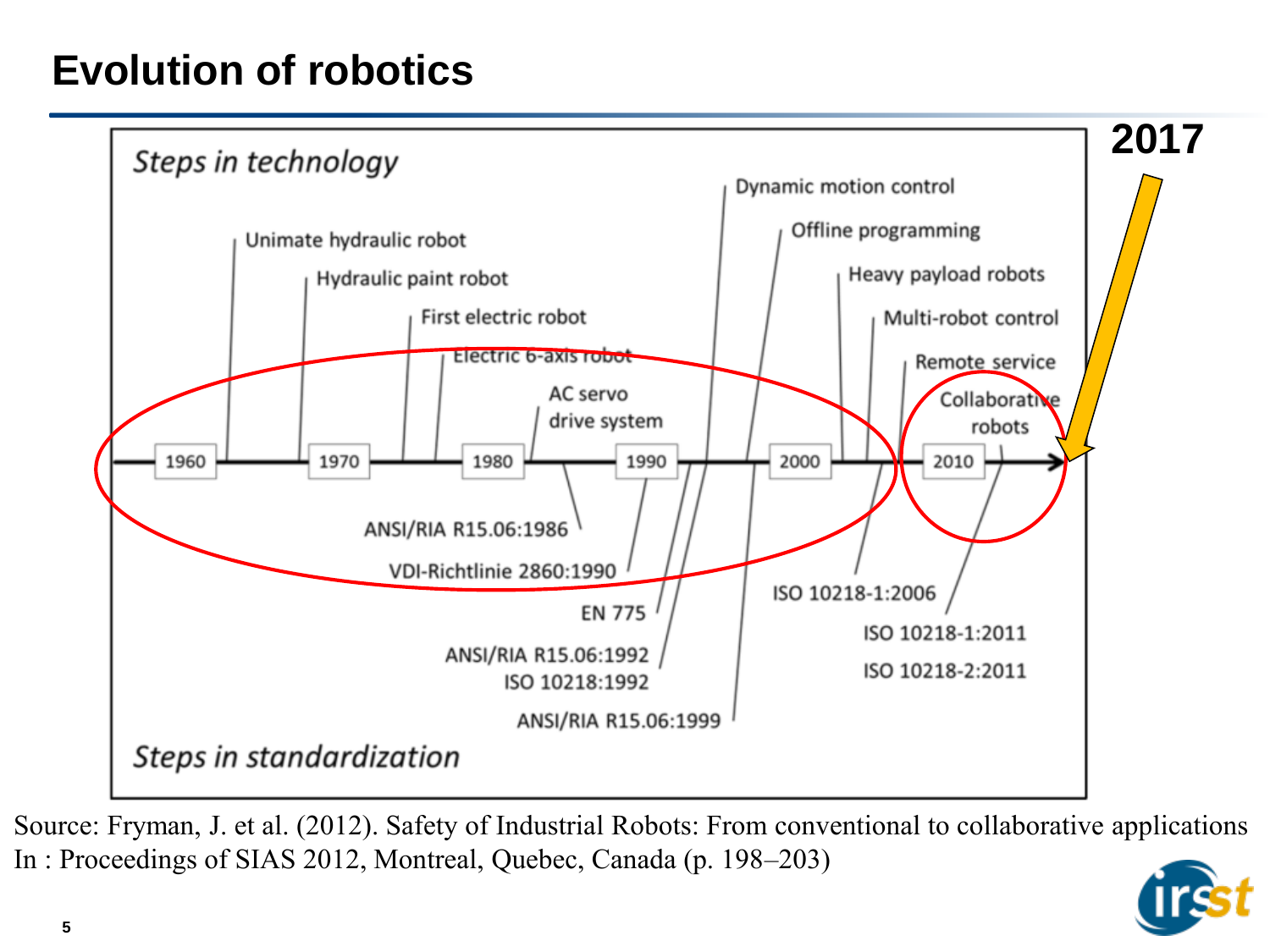## **The Safety of Collaborative Industrial Robotics**

#### **Conventional industrial robots**

- Fixed or movable guards to separate robots from workers
	- No sharing of workspace in production mode
	- No contact
	- Limited access to the robot: maintenance, adjustment, etc.

### **Collaborative industrial robots**

- Change of paradigm (ISO 10218-1:2011; ISO/TS 15066:2016)
	- Sharing a workspace
		- New risks due to workers / cobot proximity
	- Interaction and contact allowed under certain conditions
		- How collaborative robots work

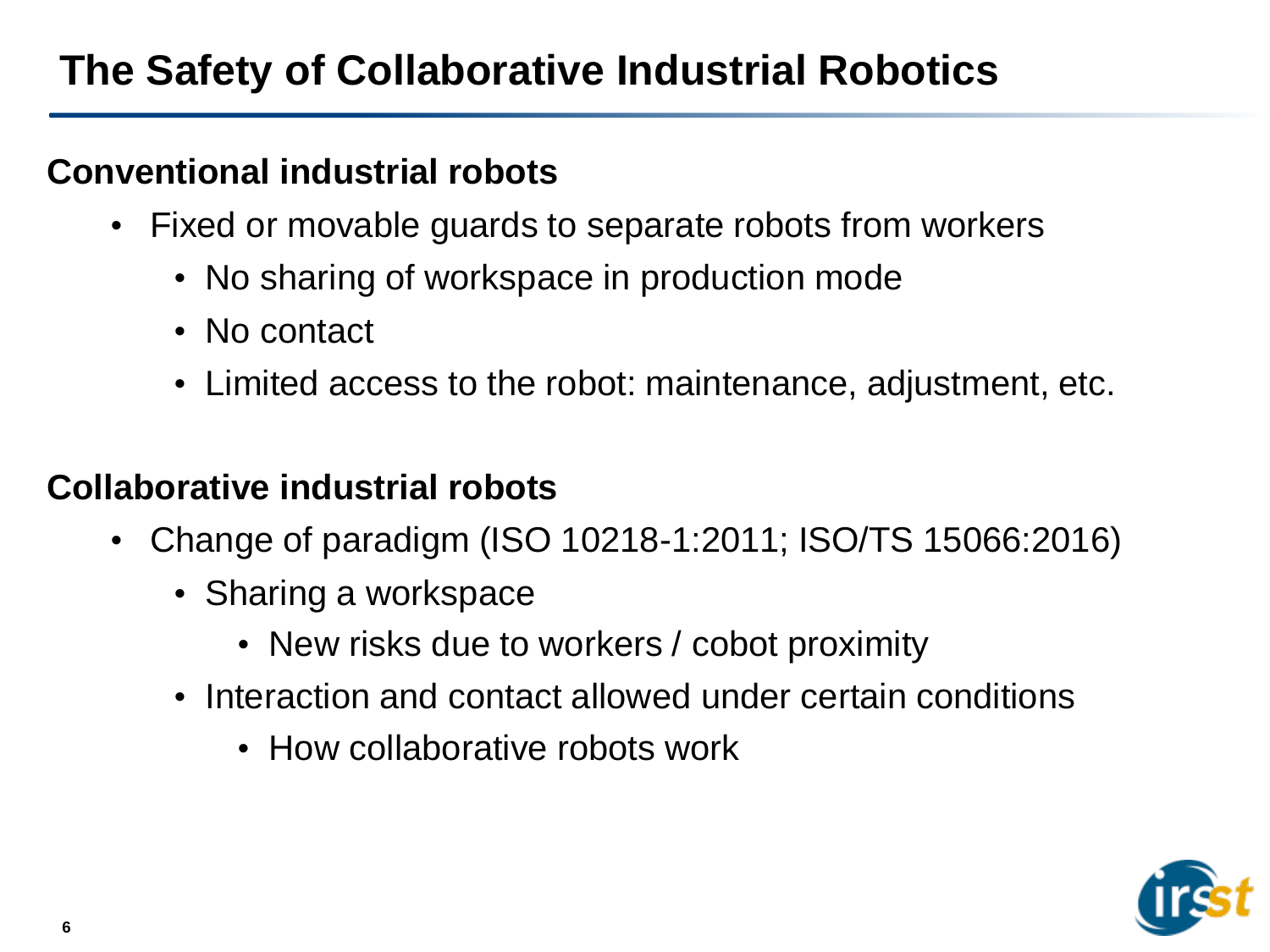## **IRSST Research results - Why use cobots?**

#### **Acquisition cost a priori lower than conventional robotics** (eg. rapid return on investment)

### **Simplified programming for SMEs** (eg guided learning) **Exploitation of two additional qualities**

- Robot power, endurance and precision
- Intelligence and decision-making power of the human being

**Provides flexibility** (eg change in production)

**Allows a theoretical gain of space** (no guard)

•  $\boxed{\times}$  The safety distances are greater without guard ...

**Allows to limit TMS on repetitive tasks with low added** (easier to repair the robot than a worker ...)

#### **However**

•  $\boxed{\mathbf{x}}$  The cobots are slower than the robots (loss of cadence ...)

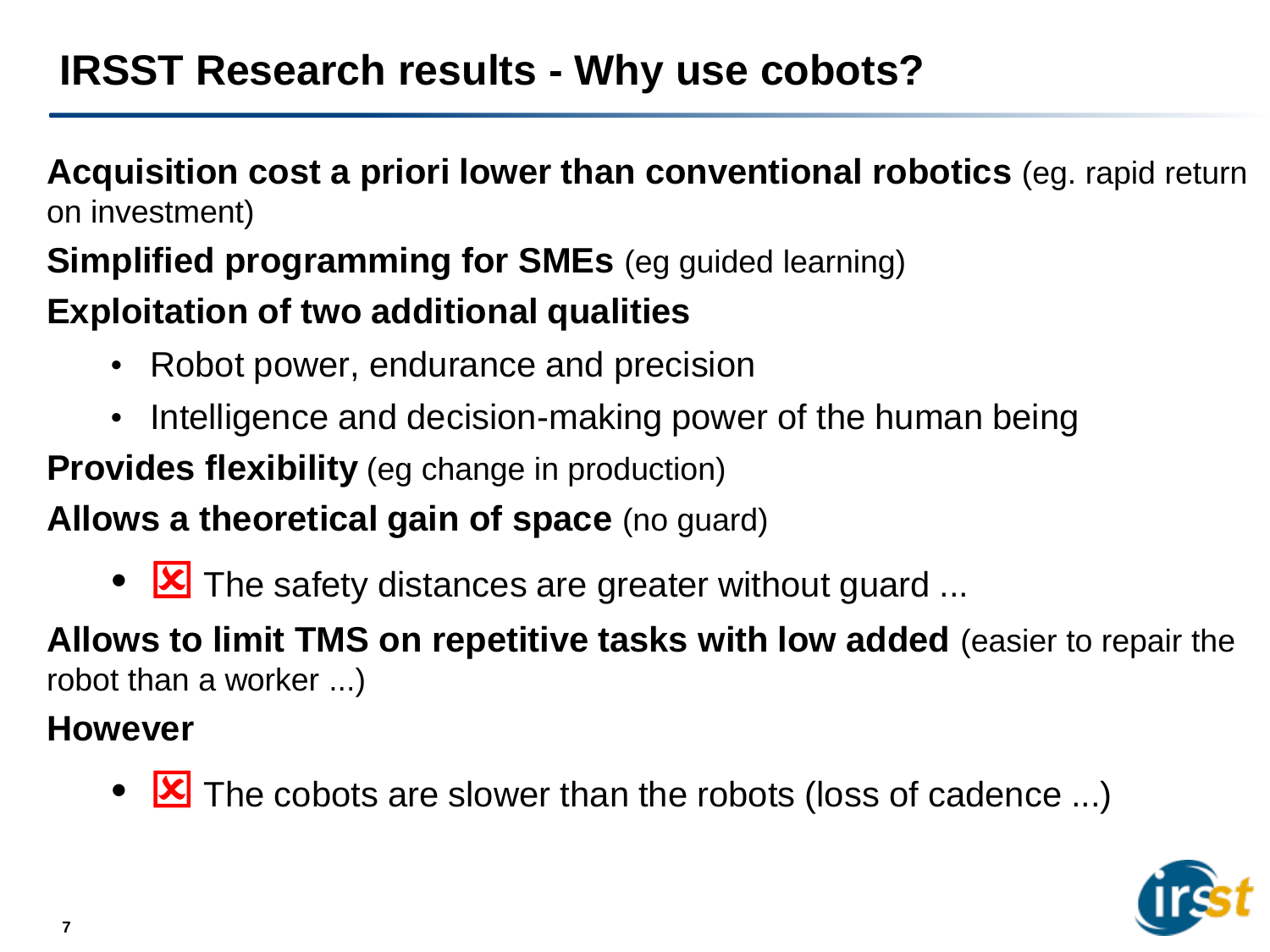## **Research results - Risks Induced by Cobots**

#### **Generation of new risks compared to conventional robotics due to the sharing of the workspace**

- Risk of collisions
	- Sharing Workspace and Task
- Risk of musculoskeletal disorders (MSD)
	- Who manages the cadence: the cobot or the worker?
- Psychosocial risks
	- Continuous presence of the cobot around the workers
	- Anticipation of cobot movements and reactions

**The solution will not only be technical, but will also have to go through the human, hence the joint approach of engineers / ergonomists.**

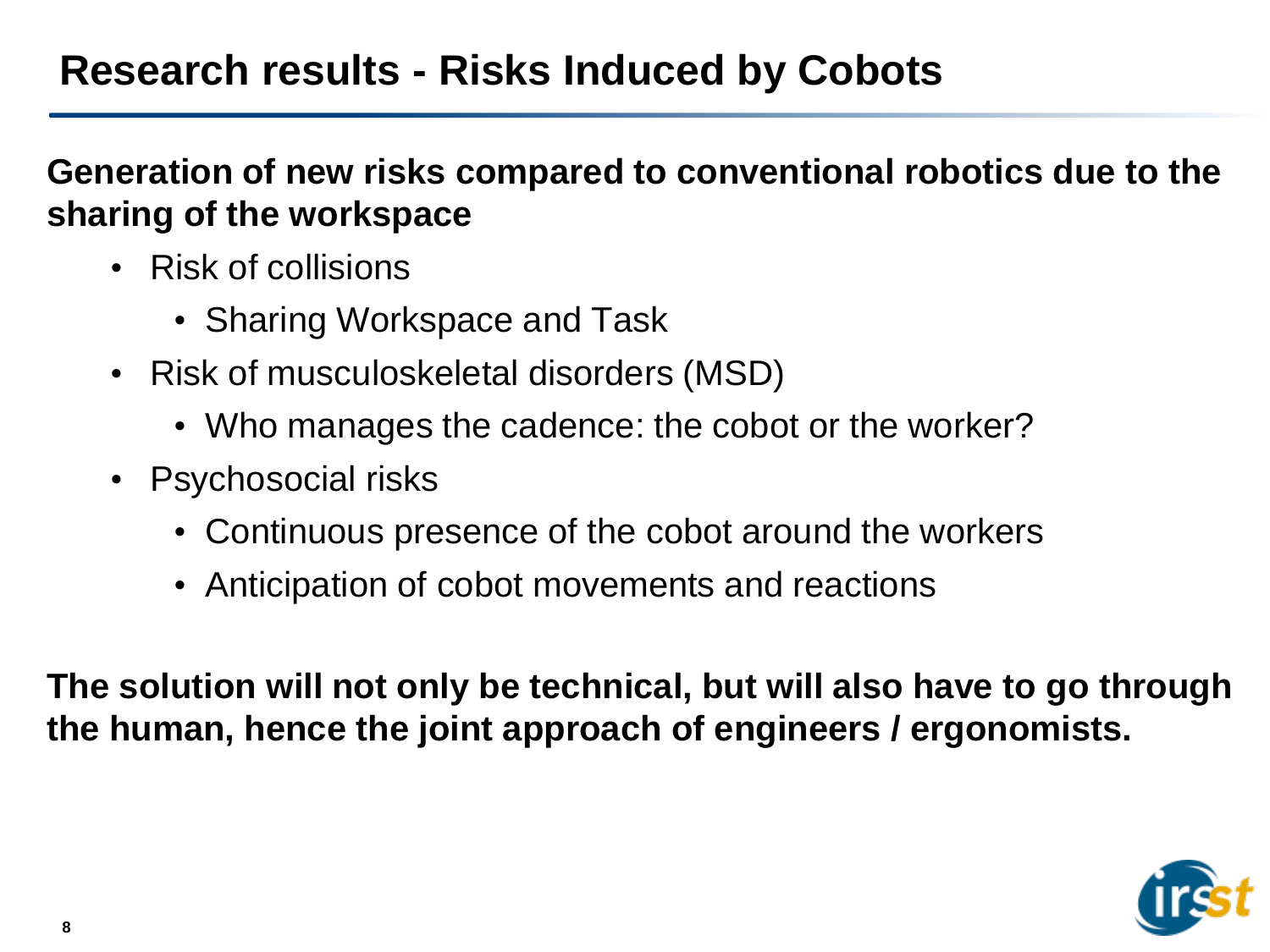## **Findings from Users and Research**

#### **Normative Requirements and Recommendations**

• Businesses and integrators lack benchmarks to securely implement and use cobotic applications

#### **Expression of needs**

- Specific risk analysis for this type of application
	- New management of risk reduction
	- Importance of working physical space
- Implementation of collaborative modes of operation
	- Modes of operation
	- "Roles and responsibilities" of cobots and workers
- Collaborative human-robot security work
	- Analysis of work activity

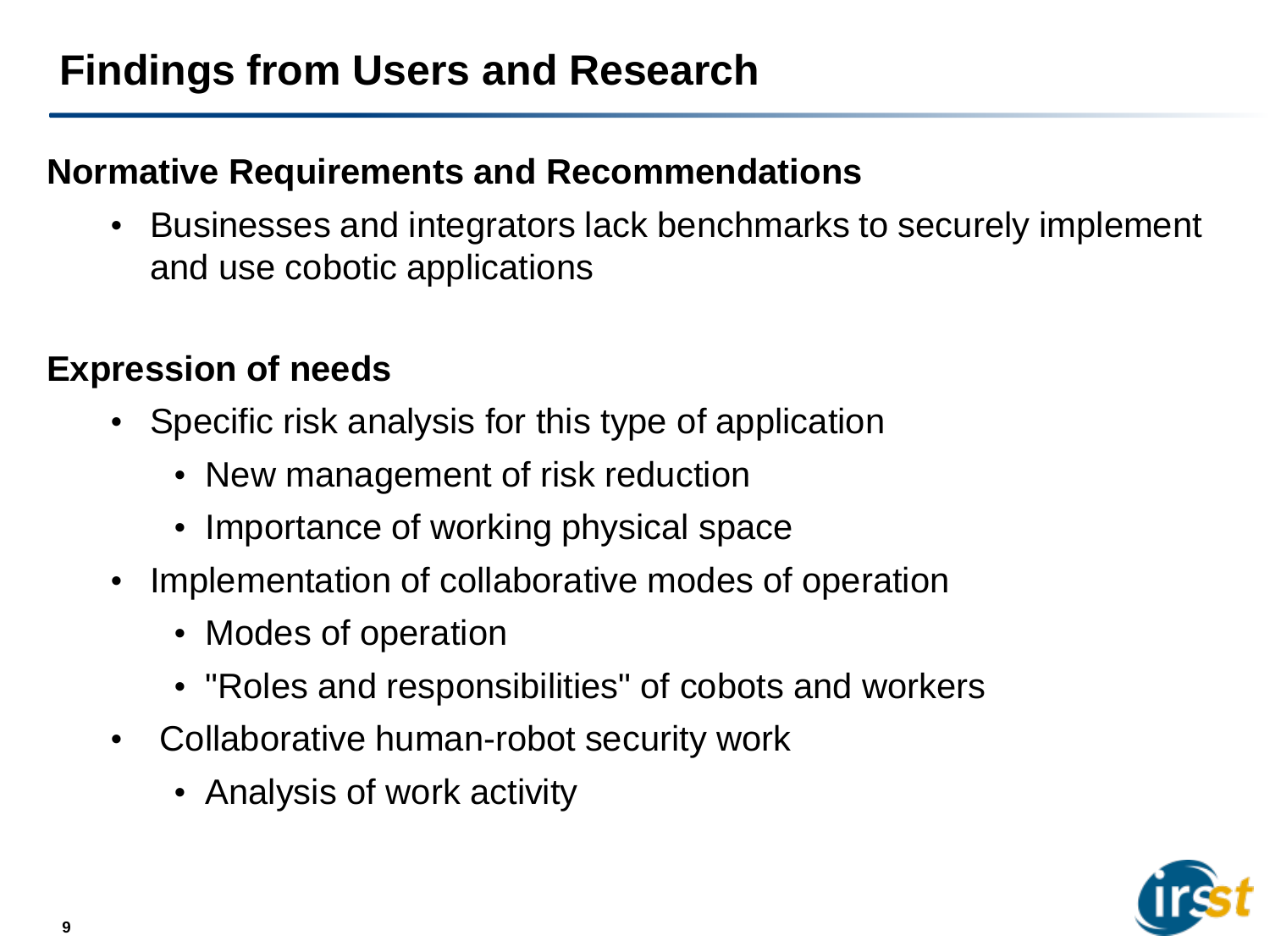## **Objective of the Thematic Programming**

**Helping companies to implement and use collaborative robotics equipment in the workplace in a safe and efficient manner**

- Developing methods and tools
- Implement normative requirements and recommendations
- Minimize the impact for the worker on health and security at work

#### **Only industrial applications are covered**

• Therefore, service applications are excluded

#### **Prevention objective**

• Identify risks before massive use of cobots in companies (Murashov et al. - 2016)

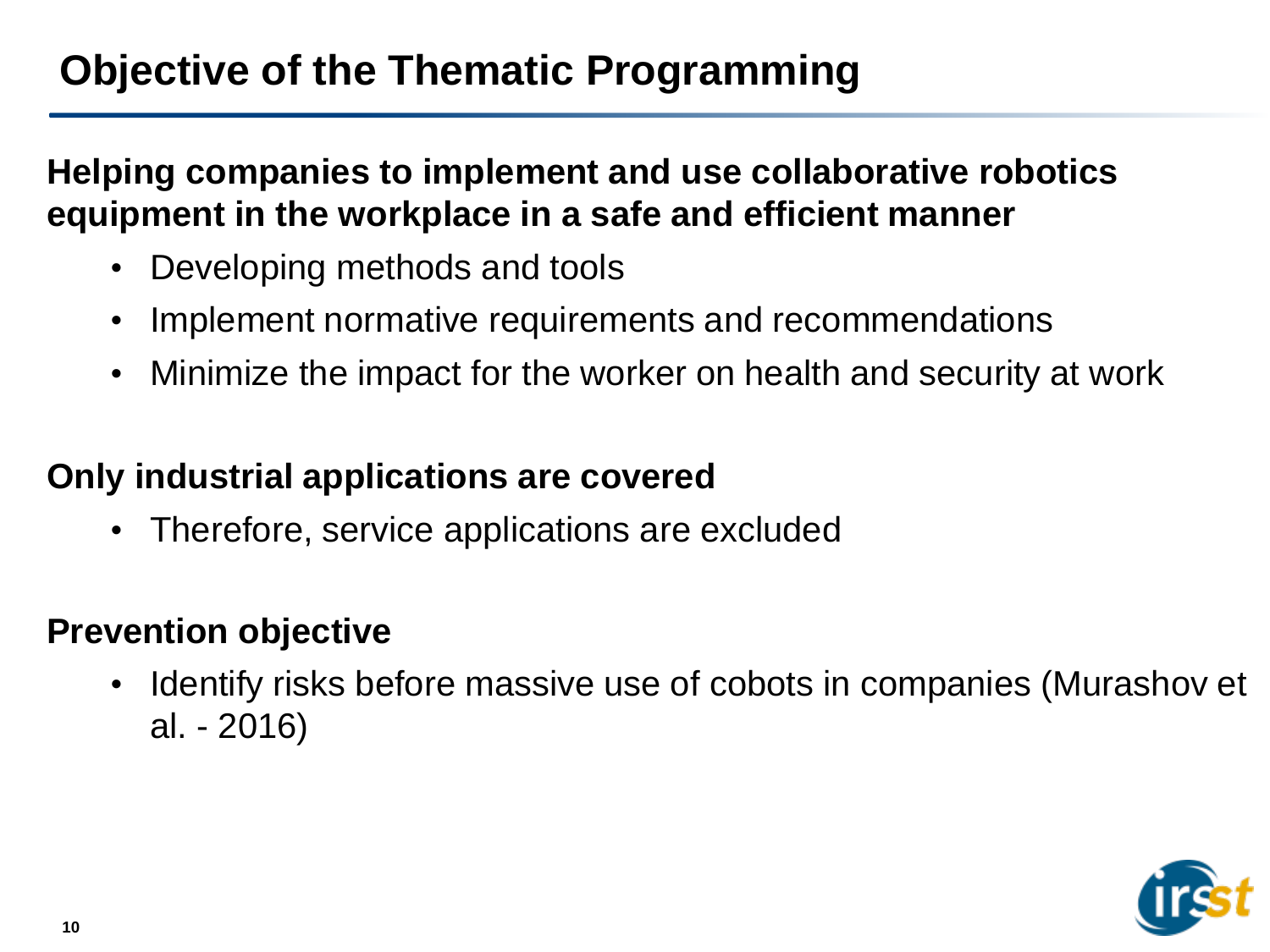## **Thematic Programming Framework**

### **Machine safety aspects of collaborative robotics (PRMP)**

- Reliability of safety-related control systems
- Stop management
- Specific safety sensors
- Programming (software) of the robot

**Man-Robot Collaboration (OHS and Sustainable Prevention Work Environment - PDSSTET)**

- Establishing a collaborative workspace
- Analysis of expected and actual work activity
- Power and force limit values in the event of contact (ISO / TS 15066)

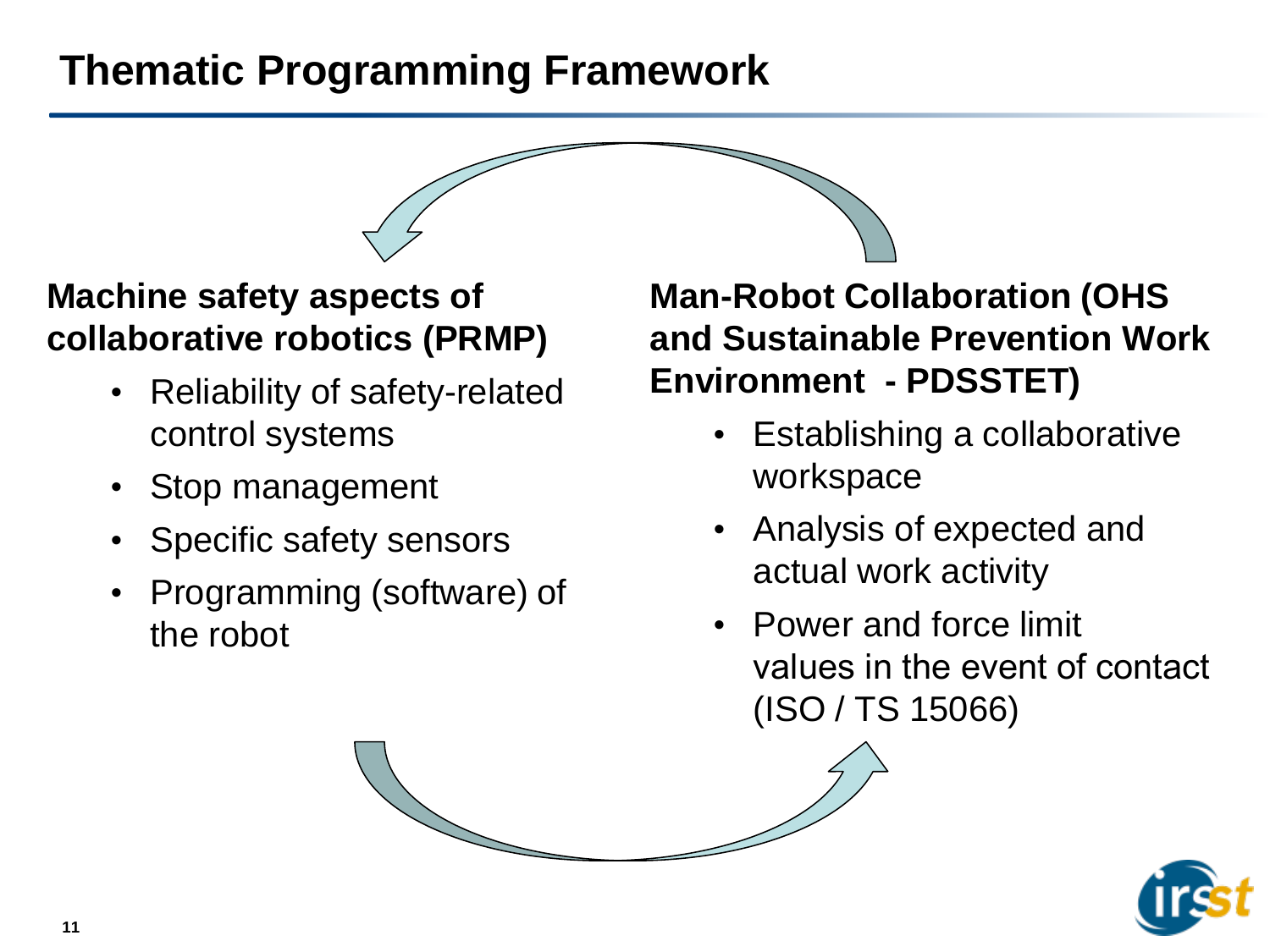### **1. Preparatory analyzes for implementation**

- Integration of health and safety at work requirements into the preparatory process
	- Expression of needs / Specifications
	- Analysis of the activity
	- Specific risk analysis

### **2. Integration of risk reduction means**

- Implementation, limitations and impacts on real work activity
	- What safety features are available to industrialists?
	- Do these devices achieve the performance level required for the safety control system?
	- What is their impact on collaborative activity?

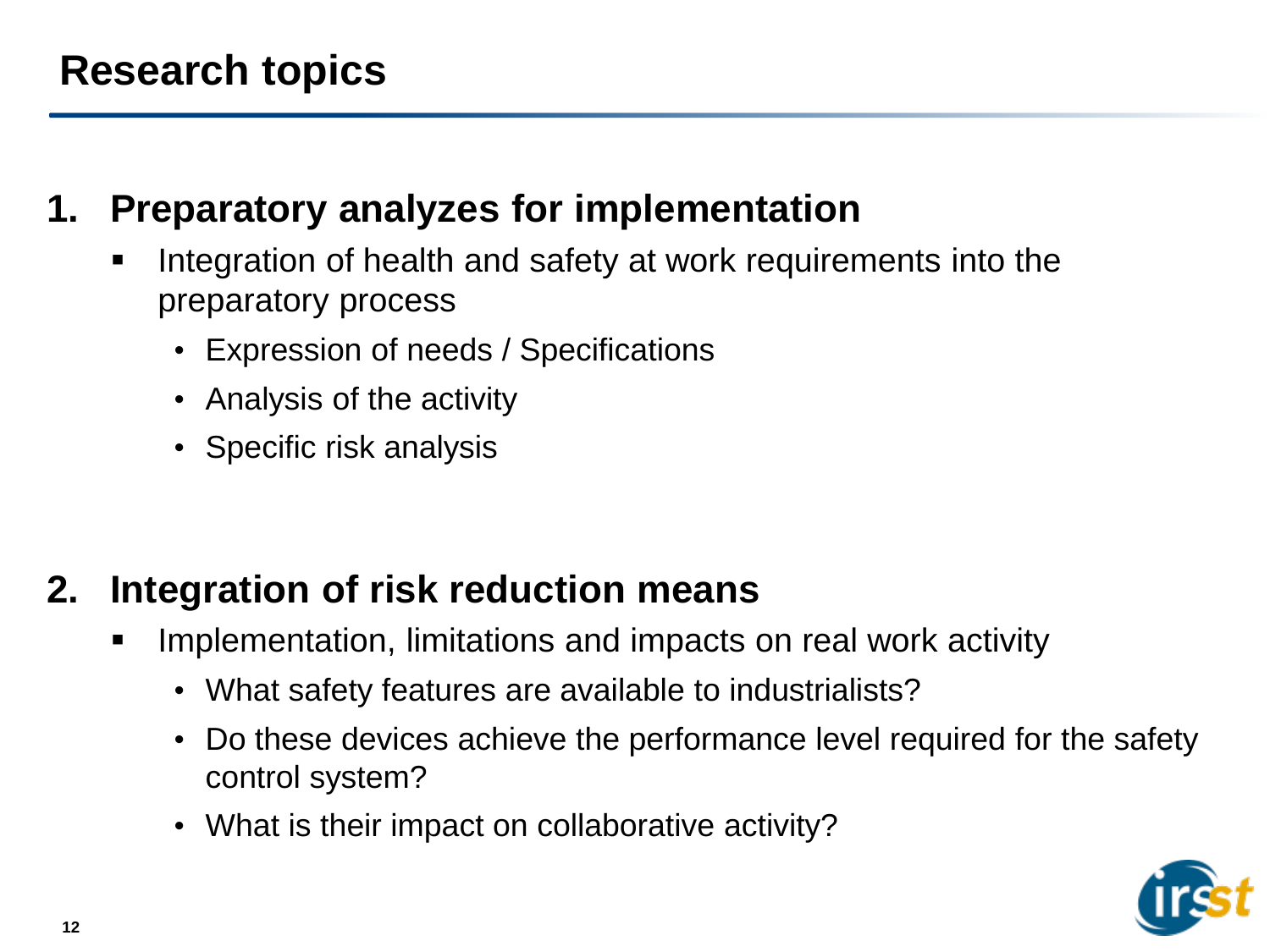## **Theme # 1 - Topic 1.1**

#### **Development of a risk analysis approach that integrates analysis of planned human-robot collaborative activity**

- Business survey
- Case Studies in Implantation Laboratory
- Proposal of an approach
- In-company experimentation of the proposed approach

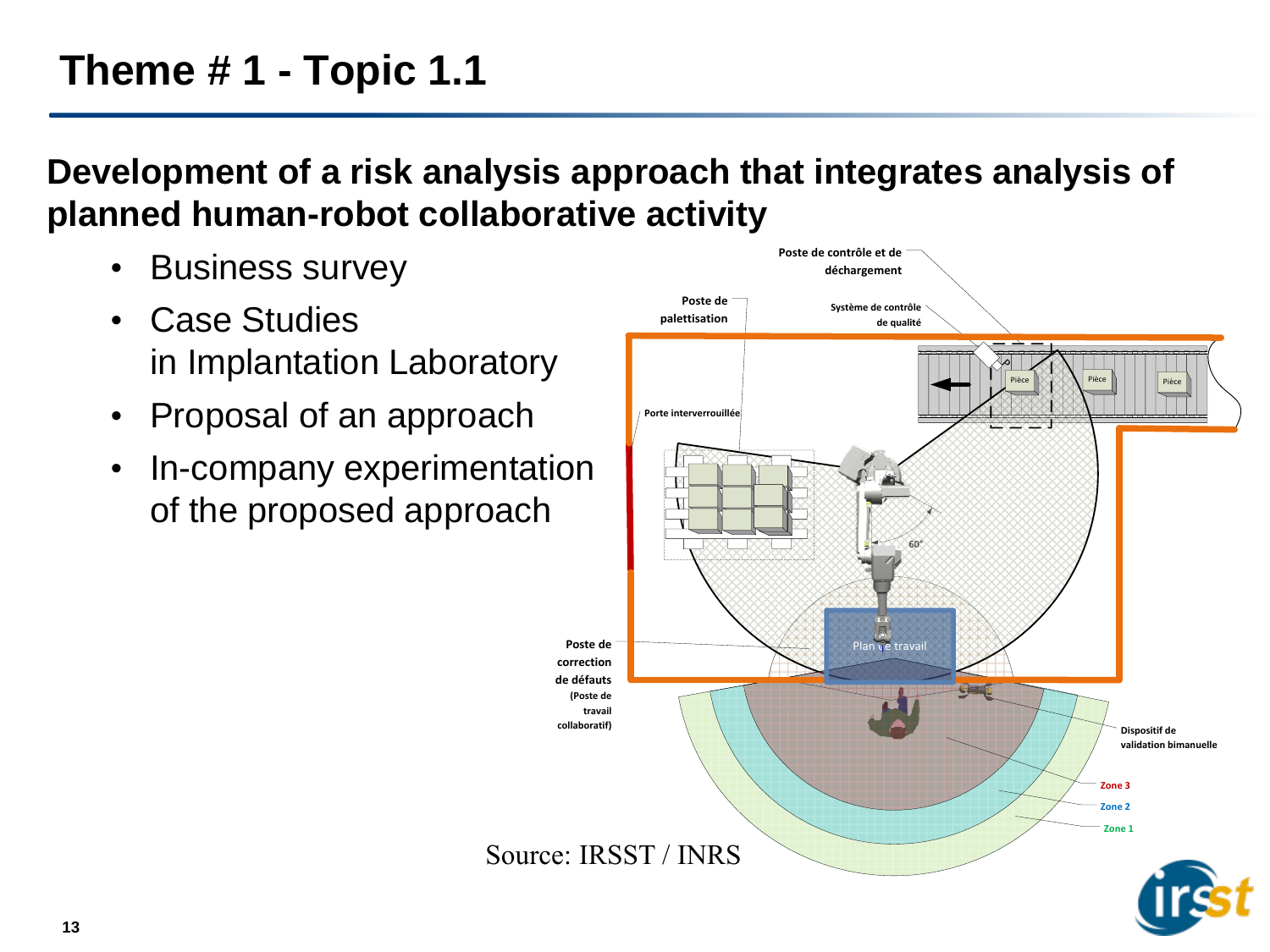**Integration of the person detection means in the collaborative space**

**Recurring problem in machine safety (eg pedestrian-vehicle collision) Many devices that are not "safe" (eg Kinect)**

**Work on the implementation of the "Safety Distance" principle Laboratory and Enterprise Comparison of Available Devices**

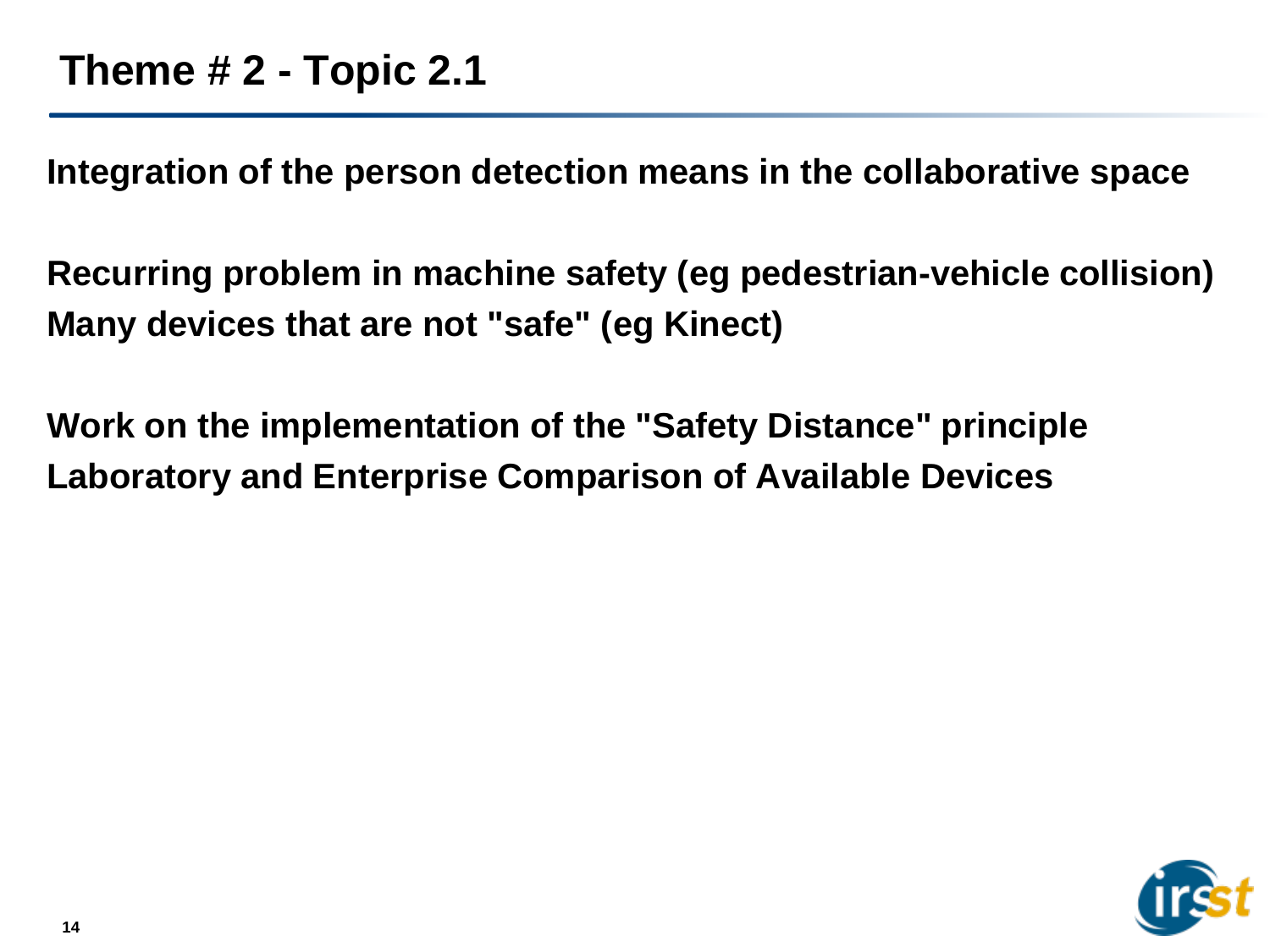**Implementation of the mode of collaboration based on the limitation of the robot's power and strength**

- Are these limits applicable and safe? Taking the context into account?
- How robot programming plays a role?
- Technologies / principles limiting efforts in case of contact or collision?

**Review of literature on collaborative robots and the means available to limit efforts in the event of contact or collision**

**Development of a protocol and a test bench to test the implementation of limit values in real conditions (ISO / TS 15066: 2016)**

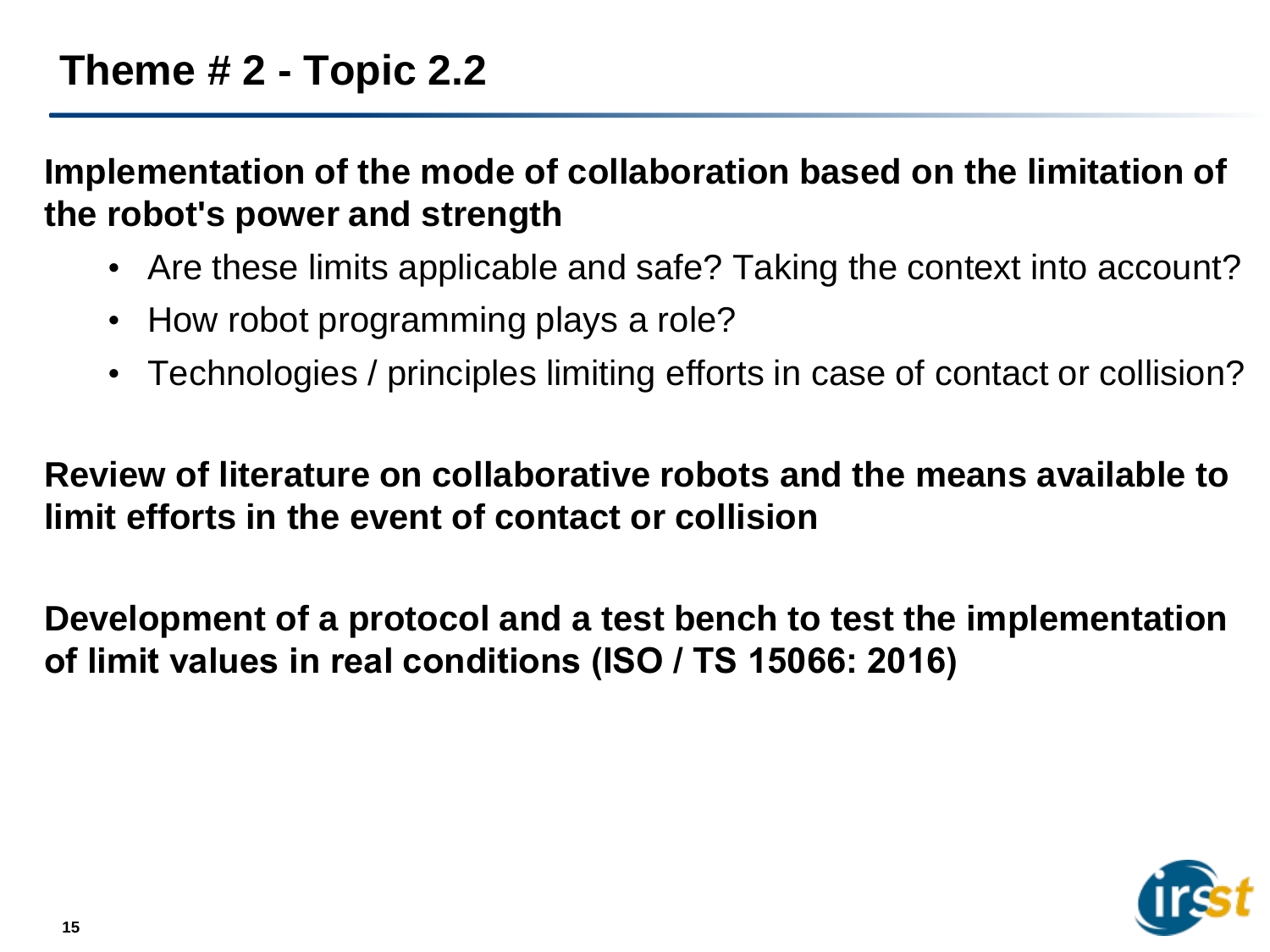**In-company feedback: impact of risk reduction measures on humanrobot collaborative activity**

- What could have been better thought through at the level of collaboration, software programming and work activity?
- Are the anticipated benefits for the worker there?



Returns of experience in companies

- Difficulties of integration, level of reliability, efficiency
- Real collaboration water
- Improvements in work activity and health and security at work

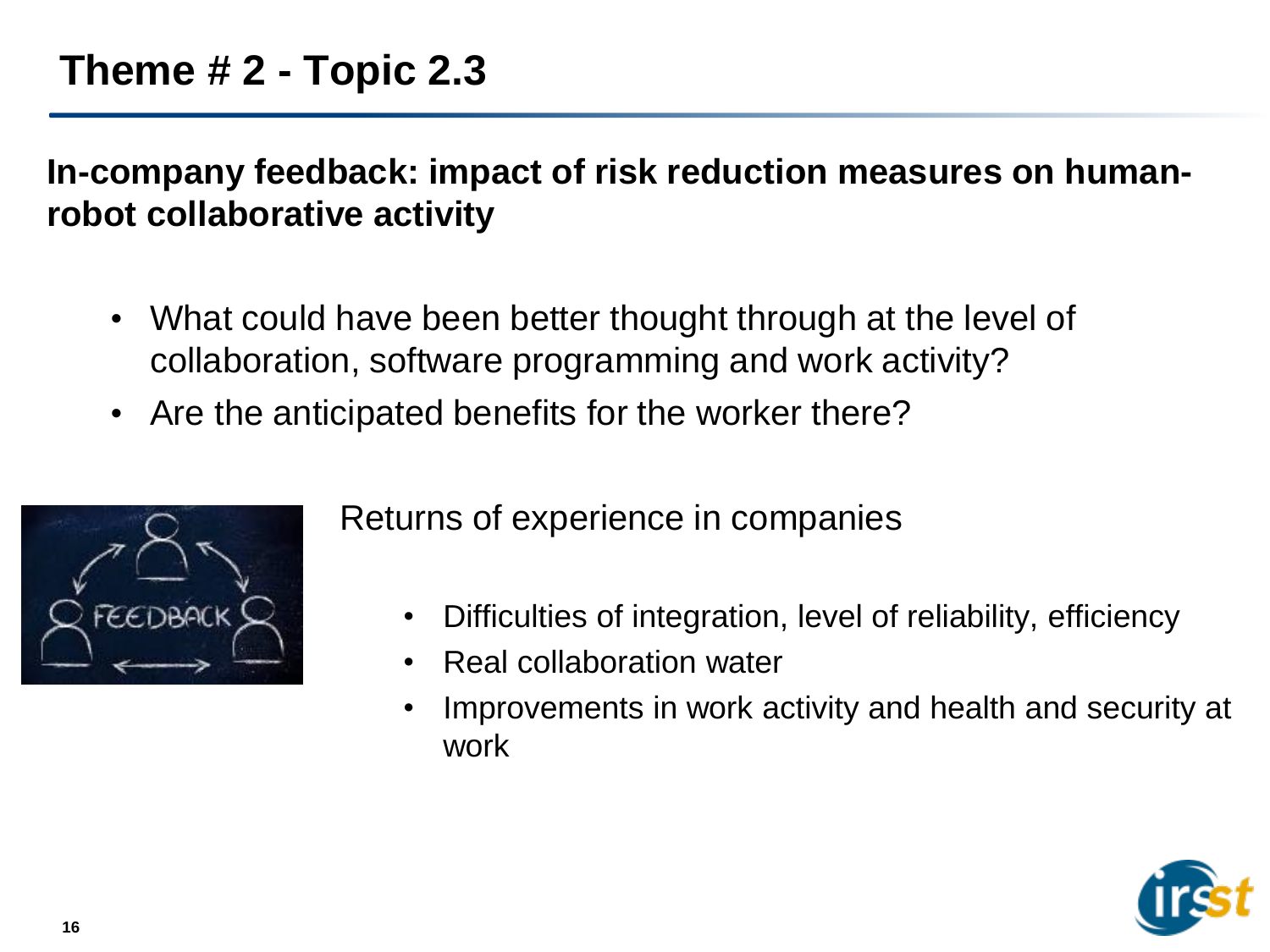#### **For the environment**

- Methods and tools to promote a safe and efficient implementation of collaborative robotics
- (Eg, decision support tools, case studies, guides, videos, checklists, web application)
- Improving prevention and limiting accidents at work in the future

### **For the IRSST**

- Access to collaborative robotics equipment
- Development of expertise on collaborative robotics, a turning point in the field of machine safety
- Development of internal, national and international collaborations